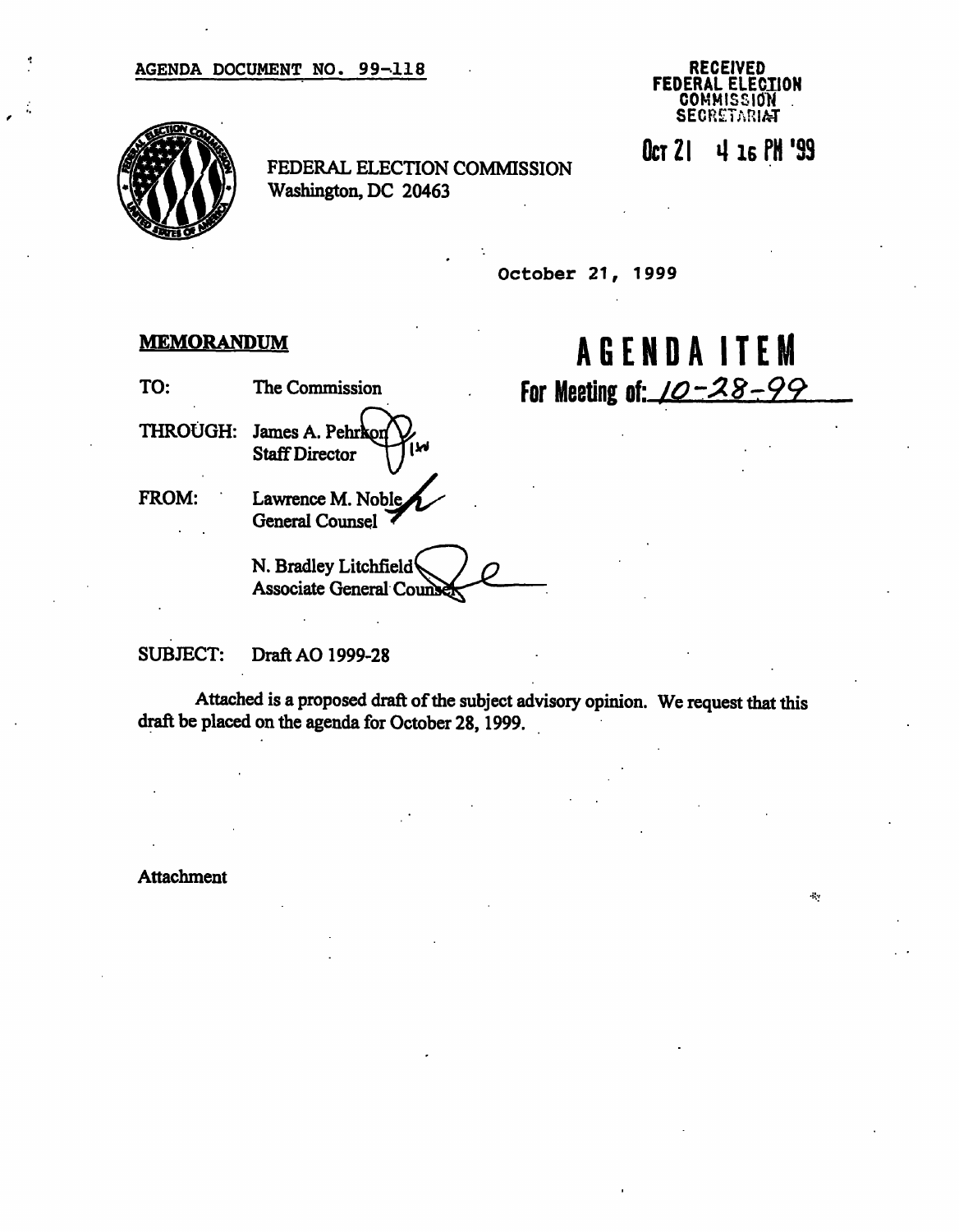1 ADVISORY OPINION 1999-28 2 3 Bobby R. Burchfield 4 Covington & Burling 5 1201 Pennsylvania Avenue, N.W. 6 P.O. Box 7566 7 Washington, D.C. 20044-7566 8 9 Dear Mr. Burchfield: 10 11 This responds to your letter dated September 15,1999, on behalf of Bacardi-12 Martini, USA, Inc. ("BMUSA"), requesting an advisory opinion concerning the 13 application of the Federal Election Campaign Act of 1971, as amended ("the Act"), and 14 Commission regulations to contribution solicitations and election influencing 15 communications that are directed to certain employees of a foreign corporation and its 16 subsidiaries in the United States. 17 BMUSA is a Delaware corporation with its principal place of business in Florida. 18 Its corporate parent is Bacardi Limited ("BL"), a Bermuda corporation, and thus a 19 "foreign principal," as you so state. BL is the sole stockholder (either directly or through 20 a wholly owned subsidiary) of several companies, including BMUSA, that are 21 incorporated and have their principal places of business in the United States. In addition, 22 many of BL's stockholders, officers, directors, and administrative personnel are United 23 States citizens or permanent resident aliens of the United States. 24 Several years ago, BMUSA created a separate segregated fund that is currently 25 registered as the Bacardi-Martini USA, Inc. Political Action Committee ("BAC-PAC"). 26 You indicate that no foreign national, including BL, directs or controls the selection of "•\* 27 BAC-PAC personnel, or the actions or policies of the committee. Furthermore, you state 28 that BL does not directly or indirectly participate in the decision-making process of BAC-29 PAC. In addition, you explain that BMUSA 'takes reasonable steps to ensure that it 30 solicits only United States citizens or permanent legal residents actually living in the 31 United States at the time of the solicitation [for contributions to BAC-PAC]." 32 Given these factual circumstances, BMUSA asks two questions: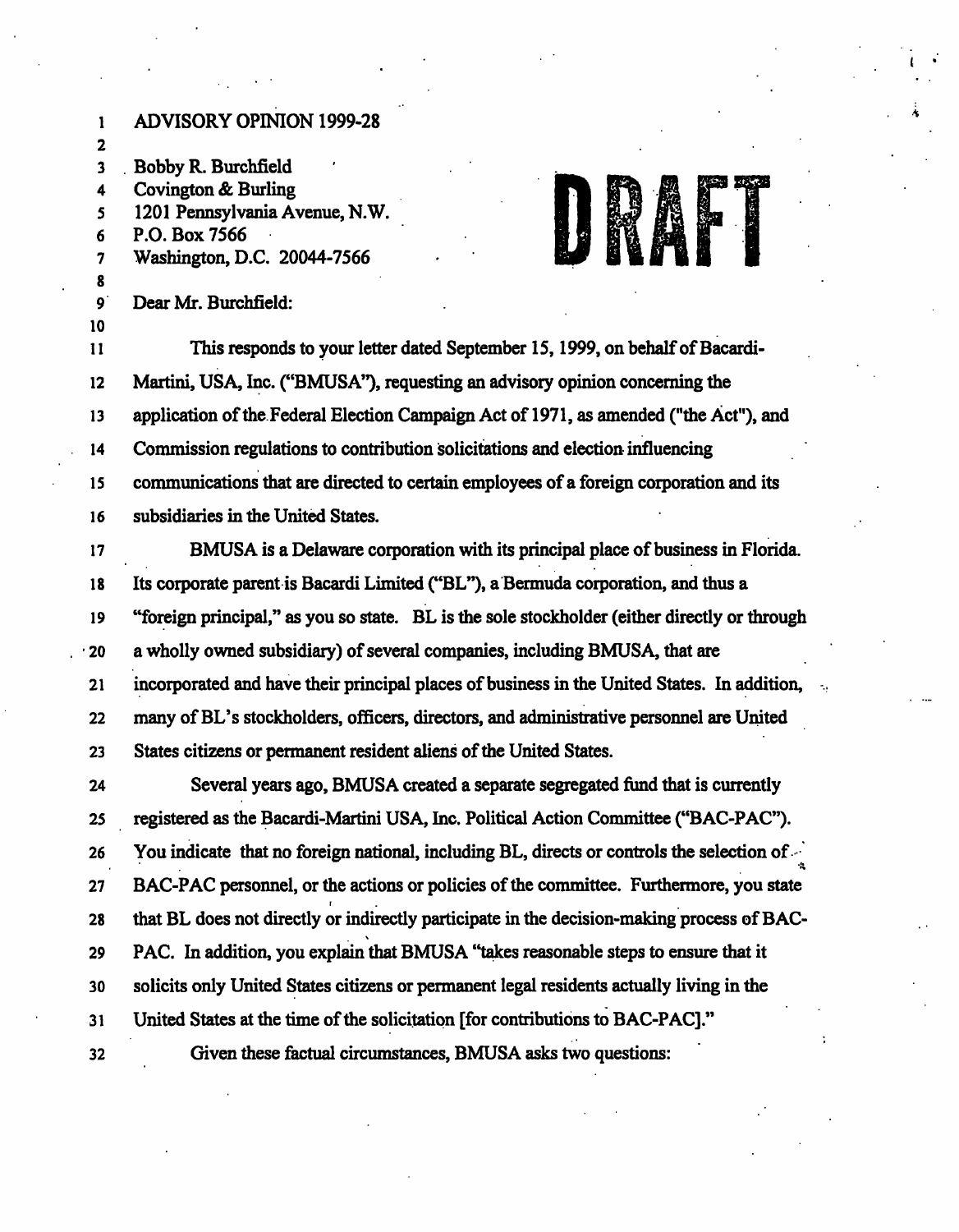AO 1999-28 Page 2 and the set of the set of the set of the set of the set of the set of the set of the set of the set of the set of the set of the set of the set of the set of the set of the set of the set of the set of the set of th

 $\vdots$ ŗ

1 (1) May BMUSA communicate election-related messages to, and solicit contributions to 2 BAC-PAC from, the restricted classes of "the other United States-based and United 3 States-incorporated subsidiaries" of BL? 4 (2) May BMUSA communicate election-related messages to, and solicit contributions to 5 BAC-PAC, from the stockholders, officers, directors, and administrative personnel of its 6 parent, BL, to the extent such persons are otherwise eligible to contribute? 7 The Act and Commission regulations prohibit a foreign national from making a 8 contribution, directly or through any other person, or an expenditure in connection with 9 an election to any political office. In addition, it is unlawful to solicit, accept, or receive a 10 contribution from a foreign national. 2 U.S.C. §441e(a); 11 CFR110.4(a)(l) and (2). As 11 defined in the Act, the term "person" includes a corporation. 2 U.S.C. §431(11). Unlike 12 most of the other provisions of the Act, section 44 le applies to any election for any 13 political office, including state and local offices. United States v. Kanchanalak, Nos. 99-14 3019 & 99-3034,1999 WL 798065, at \*9-10 (D.C. Cir. Oct. 8,1999) [concluding that 15 Commission interpretations of 2 U.S.C. §441e in both its regulations and an advisory 16 opinion have "consistently interpreted §44le as applicable to federal, state, and local 17 elections since 1976."] 18 The term "foreign national" includes a "foreign principal" as defined by 22 U.S.C. 19 §61 l(b), but does not include any citizen of the United States. 2 U.S.C. §441e(b)(l); 11 20 CFR 110.4(a)(4)(i) and (iii). Section 61 l(b) defines a "foreign principal" as including: 21 (1) a government of a foreign country and a foreign political party; 22 23 (2) a person outside of the United States, unless it is established that such 24 person is an individual and a citizen of and domiciled within the United 25 . States, or that such person is not an individual and is organized under or 26 created by the laws of the United States or of any State or other place 27 subject to the jurisdiction of the United States and has its principal place of 28 business within the United States; and 29 30 (3) a partnership, association, corporation, organization, or other 31 combination of persons organized under the laws of or having its principal 32 place of business in a foreign country. 33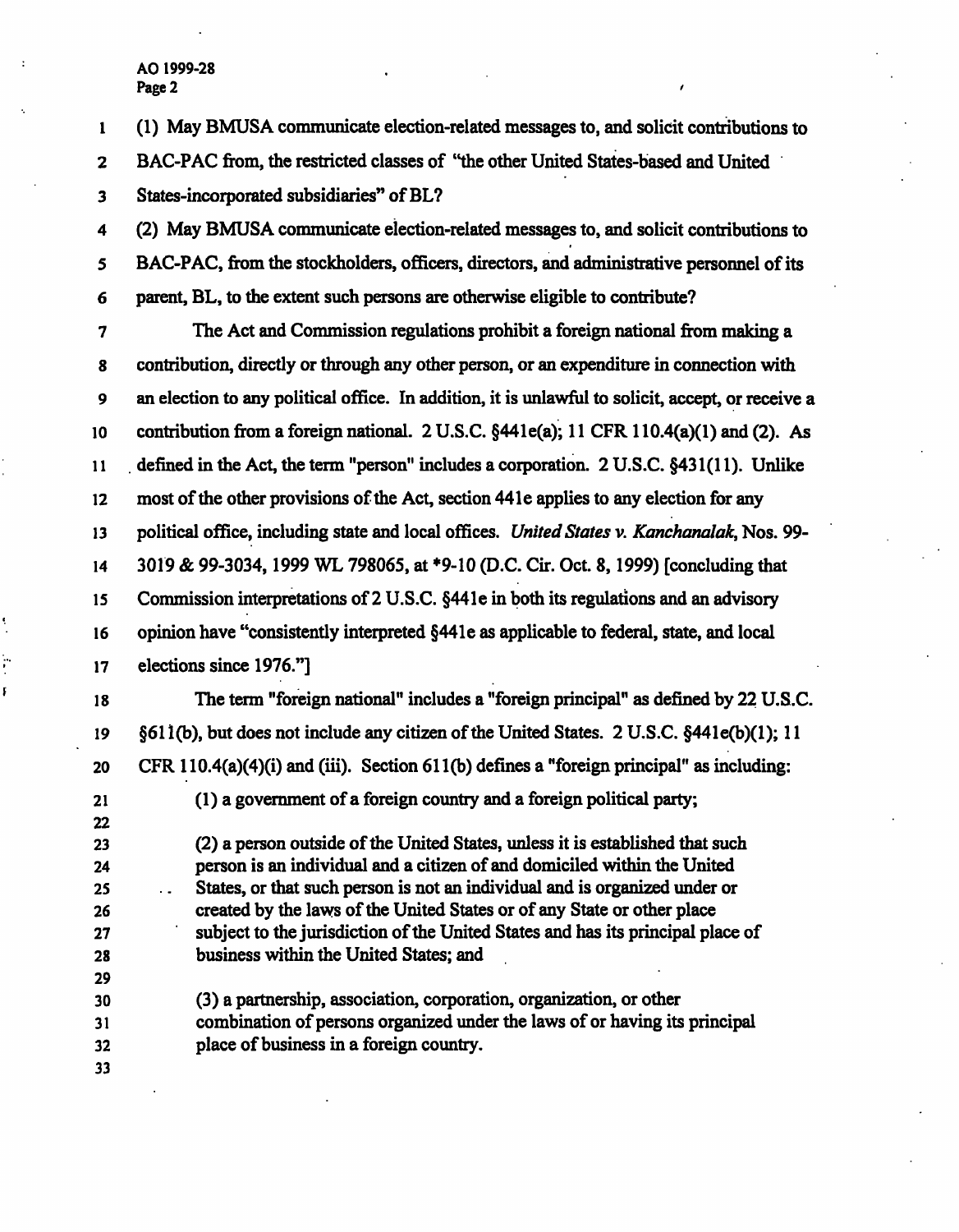AO 1999-28 Page 3

| 1                       | The term "foreign national" also includes an individual who is not a citizen of the         |
|-------------------------|---------------------------------------------------------------------------------------------|
| $\mathbf 2$             | United States and who is not lawfully admitted for permanent residence in the U.S. as       |
| 3                       | defined by 8 U.S.C. §1101(a)(20). 2 U.S.C. §441e(b)(2); 11 CFR 110.4(a)(4)(ii).             |
| $\overline{\mathbf{4}}$ | Under 22 U.S.C. §611(b), a corporation organized under the laws of any State                |
| 5                       | within the United States, with its principal place of business within the United States, is |
| 6                       | not a foreign principal. Accordingly, such an entity would not be a foreign national under  |
| 7                       | 2 U.S.C. §441e. The Commission has applied section 441e to bar foreign national             |
| 8                       | entities from establishing or administering political committees. Advisory Opinion 1977-    |
| 9                       | 53; see also 2 U.S.C. §§431(7) and 441b(b)(2)(C); 11 CFR 100.6 and 114.1(a)(2)(iii).        |
| 10                      | However, as a discrete corporate entity organized under the laws of the State of Delaware   |
| $\mathbf{11}$           | and maintaining its principal place of business in Florida, BMUSA is not a foreign          |
| 12                      | principal; therefore, it would not be a foreign national under 2 U.S.C. §441e. Thus,        |
| 13                      | BMUSA may serve as a connected organization for BAC PAC, subject to the conditions          |
| 14                      | set out in Commission regulations and as applied in prior opinions. 11 CFR 110.4(a); see    |
| 15                      | Advisory Opinions 1995-15 and 1990-8.                                                       |
| 16                      | The Act prohibits corporations from making any contribution or expenditure in               |
| 17                      | connection with a Federal election. 2 U.S.C. §441b(a). An exception to the prohibition      |
| 18                      | provides that a corporation or its separate segregated fund ("SSF") may solicit             |
| 19                      | contributions to the SSF from a restricted class of persons. 2 U.S.C. §441b(b)(4)(A)(i);    |
| 20                      | 11 CFR 114.5 $(g)(1)$ . A corporation's restricted class consists of its executive and      |
| 21                      | administrative personnel and stockholders, and the families of those persons. 11 CFR        |
| 22                      | $114.5(g)(1)$ and $114.1(j)$ . This class also extends to the executive and administrative  |
| 23                      | personnel of the corporation's subsidiaries, branches, divisions, and affiliates, and the   |
| 24                      | families of such persons. Id. Moreover, a corporation may make communications on any        |
|                         |                                                                                             |

<sup>1</sup> In this regard, Commission regulations, at 11 CFR 110.4(a)(3), are applicable to the operations and control of BAC-PAC:

A foreign national shall not direct, dictate, control, or directly or indirectly participate in the decision-making process of any person, such as a corporation, labor organization, or political committee, with regard to such person's Federal or nonfederal election-related activities, such as decisions concerning the making of contributions or expenditures in connection with elections for any local, State, or Federal office or decisions concerning the administration of a political committee.

See Advisory Opinions 1995-15 and 1990-8 for an application of these restrictions.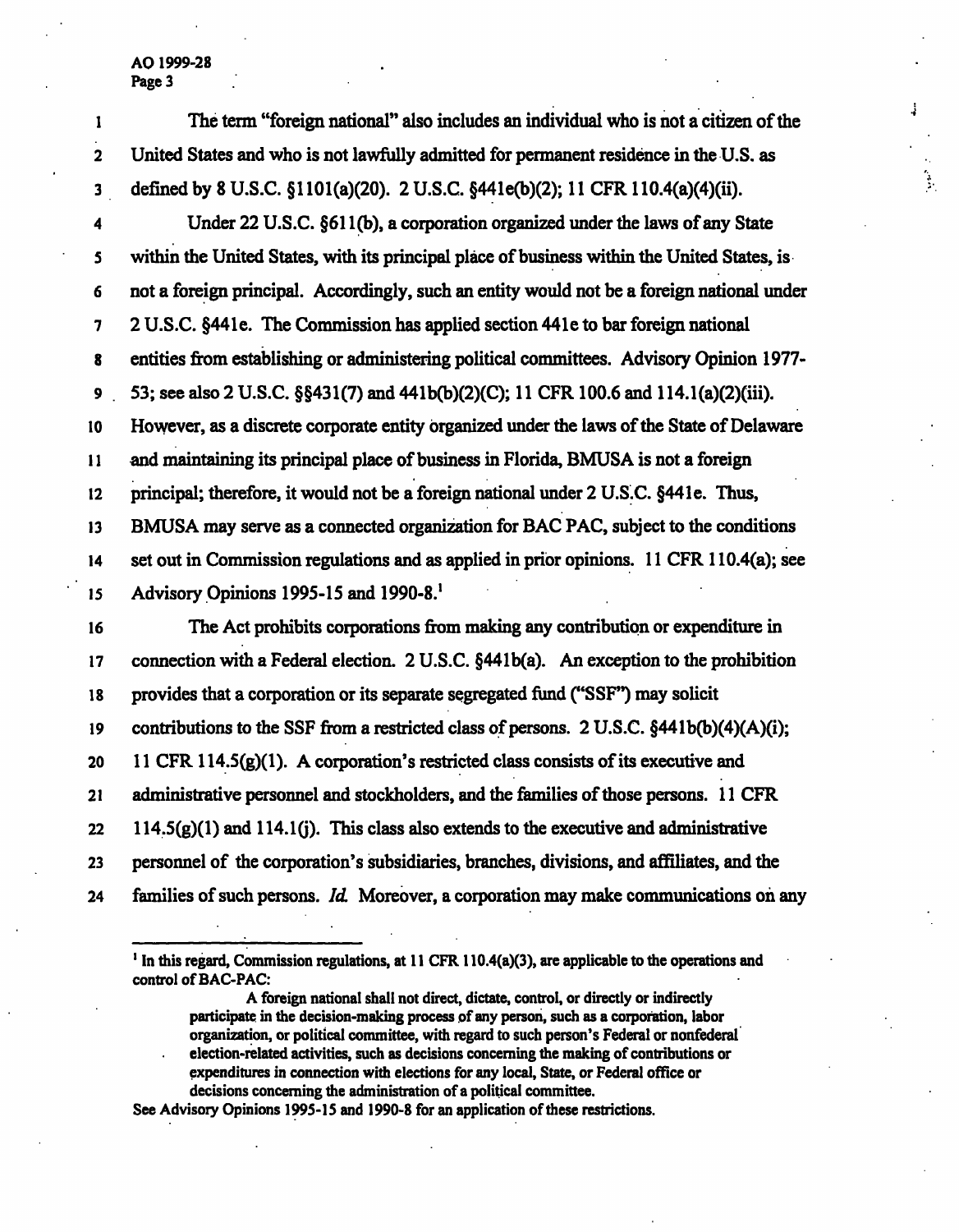## AQ 1999-28 Page 4

1 subject, including communications containing express advocacy, to this same group'of 2 persons. 2 U.S.C. §441b(b)(2)(A); 11 CFR 114.3(a) and 114.10); see also Federal 3 Election Commission Regulations, *Explanation and Justification*, 60 Fed. Reg. 64262-3 4 (December 14,1995). 5 Criteria and factors set out in the-Act and Commission regulations that govern

**STAR** 

6 whether the SSFs of discrete organizations are affiliated are also used to determine 7 whether corporations are affiliates of each other.<sup>2</sup> See Advisory Opinions 1996-50 and 8 1988-14. Committees, including SSFs, that are established, financed, maintained or 9 controlled by the same corporation, person, or group of persons, including any parent, 10 subsidiary, branch, division, department, or local unit thereof, are affiliated. 2 U.S.C. 11 §441a(a)(5); 11 CFR 100.5(g)(2) and 110.3(a)(l)(ii). According to Commission 12 regulations, the committees of a parent corporation and its subsidiaries are affiliated with 13 each other per se. 11 CFR 100.5(g)(3)(i) and 110.3(a)(2)(i); see also Advisory Opinion 14 1990-10. Hence, BMUSA is affiliated with all of BL's subsidiaries, as well as with its 15 parent, BL. See, for example, Advisory Opinions 1994-27 and 1982-18.

16 Under 2 U.S.C. §44le, a foreign national who is a shareholder, or an executive 17 or administrative employee of BL or its subsidiaries, or a family member of such a 18 person, may not make contributions to BAC-PAC nor be solicited for such contributions. 19 However, the Commission has made clear that those individuals in the restricted class 20 who are employed by foreign national corporations, but who are not foreign nationals, 21 may be solicited for contributions to the SSF of a domestic parent. Advisory Opinions 22 1992-7 and 1982-34.

23 There is no different result if the recipient SSF is established and administered by 24 a domestic subsidiary. As indicated above, a domestic subsidiary may establish and 25 administer an SSF subject to certain conditions. Moreover, the above-cited Commission 26 regulations provide for affiliation among all of a corporation's subsidiaries, and 27 Commission opinions have long applied these regulations in a manner that recognizes

<sup>&</sup>lt;sup>2</sup> Committees, such as SSFs, affiliated with each other are treated as a single committee for the purposes of the contribution limits in the Act. 2 U.S.C.  $\S 441a(a)(5)$ ; 11 CFR 110.3(a)(1) and 110.3(a)(1)(ii). In other words, such committees must aggregate contributions that are made by or to them for the purposes of